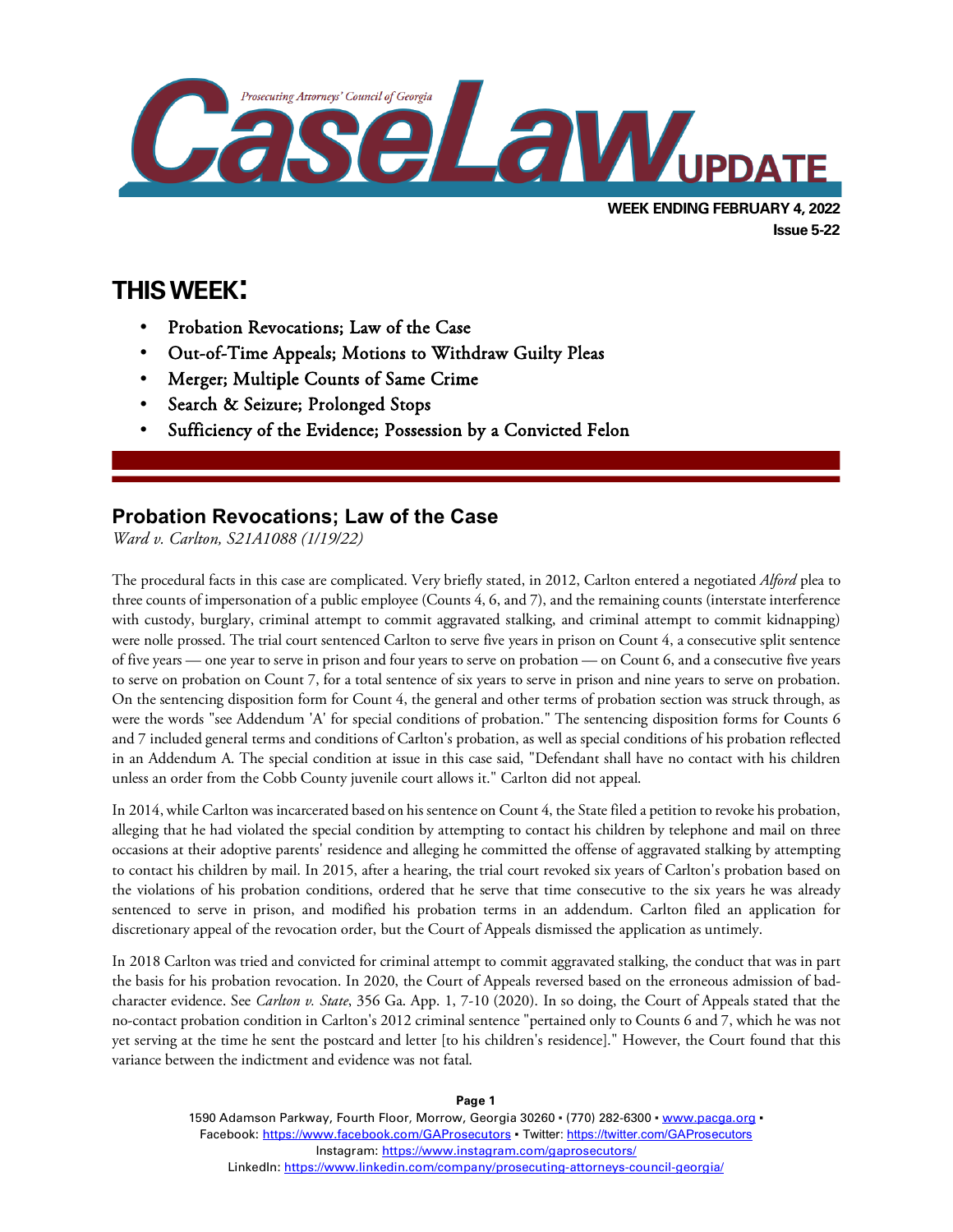

Also in 2018, Carlton filed his habeas petition in which he alleged ten grounds including that the trial court violated his right to due process by revoking his probation before it began and before he was released from prison. The hearing on this petition was held before the Court of Appeals issued its opinion. In 2021, the habeas court granted Carlton's petition. The habeas court found that the Court of Appeals had determined that the trial court could not revoke Carlton's probation before he had begun serving it and based on *Buckner v. Barrow*, 297 Ga. 68 (2015), "[h]abeas courts are bound by determinations made by the Court of Appeals of Georgia, even if erroneous," The Commissioner of the Department of Corrections appealed.

The Court noted that in *Postell v. Humphrey*, 278 Ga. 651, 652 (2004), it explained that the General Assembly had amended OCGA § 17-10-1 (a) (1) (A) in 2001 to "provide expressly that sentencing judges [are] authorized 'to revoke . . . probation . . . even before the probationary period has begun.'" And, the Court stated, it had made similar rulings in *Layson v. Montgomery*, 251 Ga. 359 (1983), and *Parrish v. Ault*, 237 Ga. 401 (1976). But, although the habeas court accepted these holdings, it still found that it was bound by the ruling of the Court of Appeals that the trial court could not revoke Carlton's probation before it started.

However, the Court found, the Court of Appeals did not address, much less resolve, the issue of whether the trial court had authority to revoke his probation before he began serving the probationary period of his sentences, which is an issue governed by the plain text of OCGA § 17-10-1 (a) (1) (A) and *Postell*, *Layson*, and *Parrish*. Instead, the Court of Appeals decided the legally distinct question of whether Carlton had violated a court order then "'in effect'" as that term is used in the aggravated stalking statute. Therefore, the Court stated, it did not need to decide whether the Court of Appeals' discussion of Carlton's sentences with respect to the aggravated assault statutory question was correct, as that question was not presented here and it was clear that the Court of Appeals did not issue a ruling on the revocation-authority issue that Carlton raised in this habeas case, which means that the law of the case doctrine applied in cases like *Buckner* did not apply here.

Accordingly, the Court concluded, the habeas court was not bound by the Court of Appeals' inapposite ruling and instead should have decided Carlton's revocation-authority claim on its merits. And because OCGA § 17-10-1 (a) (1) (A), *Postell*, *Layson*, and *Parrish* make it clear that such a claim has no merit, the Court reversed the habeas court's grant of relief on that ground.

#### **Out-of-Time Appeals; Motions to Withdraw Guilty Pleas**

*Boone v. State, S21A1065 (1/19/22)*

In 2012, appellant entered a non-negotiated plea to malice murder and other offenses. In 2015, he filed a pro se motion for leave to file an out-of-time appeal, and filed a brief in support in January 2020, arguing that plea counsel was ineffective by failing to inform him of his rights to withdraw his guilty plea prior to sentencing and to appeal his convictions. Following a hearing, the trial court denied his motion for an out-of-time appeal, finding that he failed to establish that plea counsel was deficient in failing to advise him of his right to appeal when the record showed that counsel advised him of the consequences of pleading guilty, appellant was advised that he had the right to an appeal, appellant confirmed that he understood that right, and he never asked plea counsel to file an appeal.

The Court found that in his appeal, appellant referred to plea counsel's failure to advise him of his right to appeal or to withdraw his guilty plea. But he made no real argument that he wanted to appeal and that plea counsel's failure frustrated

> **Page 2** 1590 Adamson Parkway, Fourth Floor, Morrow, Georgia 30260 · (770) 282-6300 · [www.pacga.org](http://www.pacga.org/) · Facebook:<https://www.facebook.com/GAProsecutors> . Twitter[: https://twitter.com/GAProsecutors](https://twitter.com/GAProsecutors) Instagram[: https://www.instagram.com/gaprosecutors/](https://www.instagram.com/gaprosecutors/) LinkedIn:<https://www.linkedin.com/company/prosecuting-attorneys-council-georgia/>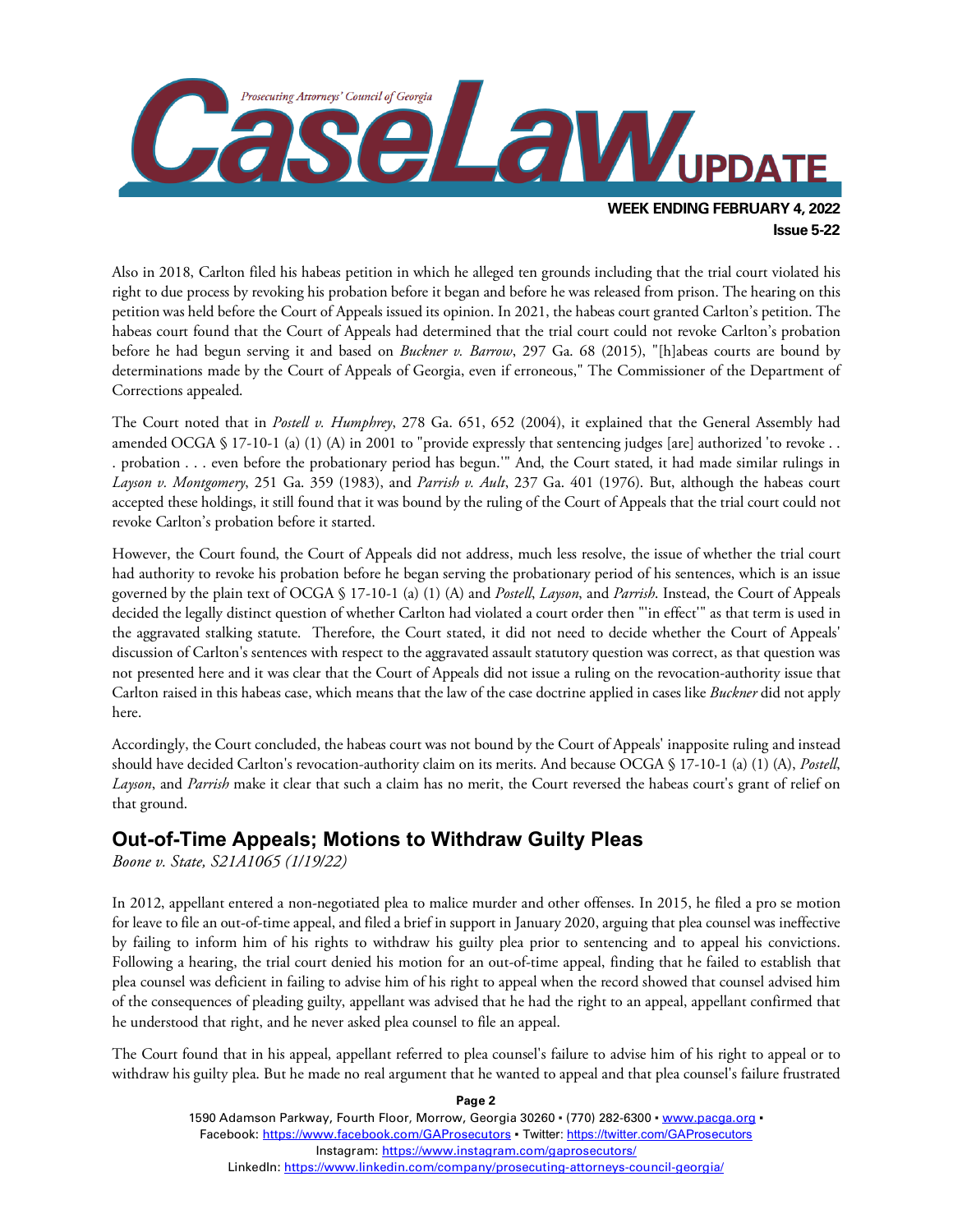

this right. Instead, appellant argued that plea counsel's deficiencies resulted in his inability to file a timely withdrawal of his guilty plea and that, as a result, the trial court "erred in dismissing [his] Motion [to] Withdraw A Guilty Plea."

The Court noted that a motion for out-of-time appeal is a judicially created remedy for a frustrated right of appeal, allowing a defendant to file an appeal that he otherwise would have pursued but for trial counsel's ineffectiveness. However, the Court stated, in *Schoicket v. State*, Ga. , (1) (2021), it held that a motion for out-of-time appeal, even if granted, is not a mechanism for pursuing an untimely motion to withdraw a guilty plea. Therefore, even in the unlikely event that appellant's right to appeal was frustrated by plea counsel's alleged deficiencies, a grant of an out-of-time appeal would not entitle him to pursue an otherwise-untimely motion to withdraw a guilty plea. Accordingly, the Court concluded, because appellant's appeal sought only a remedy that was unavailable to him, the Court affirmed the trial court's denial of his motion for an out-of-time appeal.

#### **Merger; Multiple Counts of Same Crime**

*Johnson v. State, S21G0673 (1/19/22)*

In 2013, appellant was convicted of one count of burglary (Count 1), three counts of theft by taking based on the theft of three different Ford trucks (Counts 2, 3, and 4), and one count of theft by taking based on the taking of multiple pieces of property, including, among other things, a riding lawnmower, a plasma cutter, and a welder (Count 5).

In an unpublished opinion, the Court of Appeals affirmed, rejecting, among other things, appellant's contention that two of his three theft-by-taking convictions for the theft of the trucks should have merged. The Court granted certiorari based on the standard of review used by the Court of Appeals.

The Court stated that merger analysis often involves counts charging two different crimes. When convictions for two *different* crimes are the subject of a merger analysis, courts evaluate the merger claim using the "required evidence test." But the "required evidence" test does not govern a merger analysis where, as here, a defendant claims that he has been improperly convicted and sentenced for multiple counts of the *same* crime. Thus, the Court held, the Court of Appeals' merger analysis was erroneous in two respects. First, it erred by using the long-overruled "actual evidence" test to evaluate appellant's merger claims. And second, it used the wrong type of merger analysis when it applied a test that governs merger for multiple counts of different crimes instead of multiple counts of the same crime—the latter being the type of merger claim appellant presented before the trial court with respect to his convictions for theft by taking.

When a defendant enumerates a merger error after being convicted of multiple counts of the *same* crime, the correct merger analysis requires courts to ask whether those crimes arose from "a single course of conduct" and, if so, whether the defendant can face multiple convictions and sentences under a unit-of-prosecution analysis. Thus, by invoking an overruled and inapplicable merger test, the Court of Appeals failed to engage with the relevant case law that governs merger claims pertaining to multiple convictions for the same crime. As a result, it did not evaluate whether appellant engaged in a single course of conduct on the night of the thefts, and, if applicable, what the unit of prosecution would be for theft by taking under OCGA § 16-8-2. Consequently, the Court vacated the Court of Appeals' holding regarding the merger of appellant's theft-by-taking convictions and remanded the case to the Court of Appeals for it to apply the appropriate legal analysis.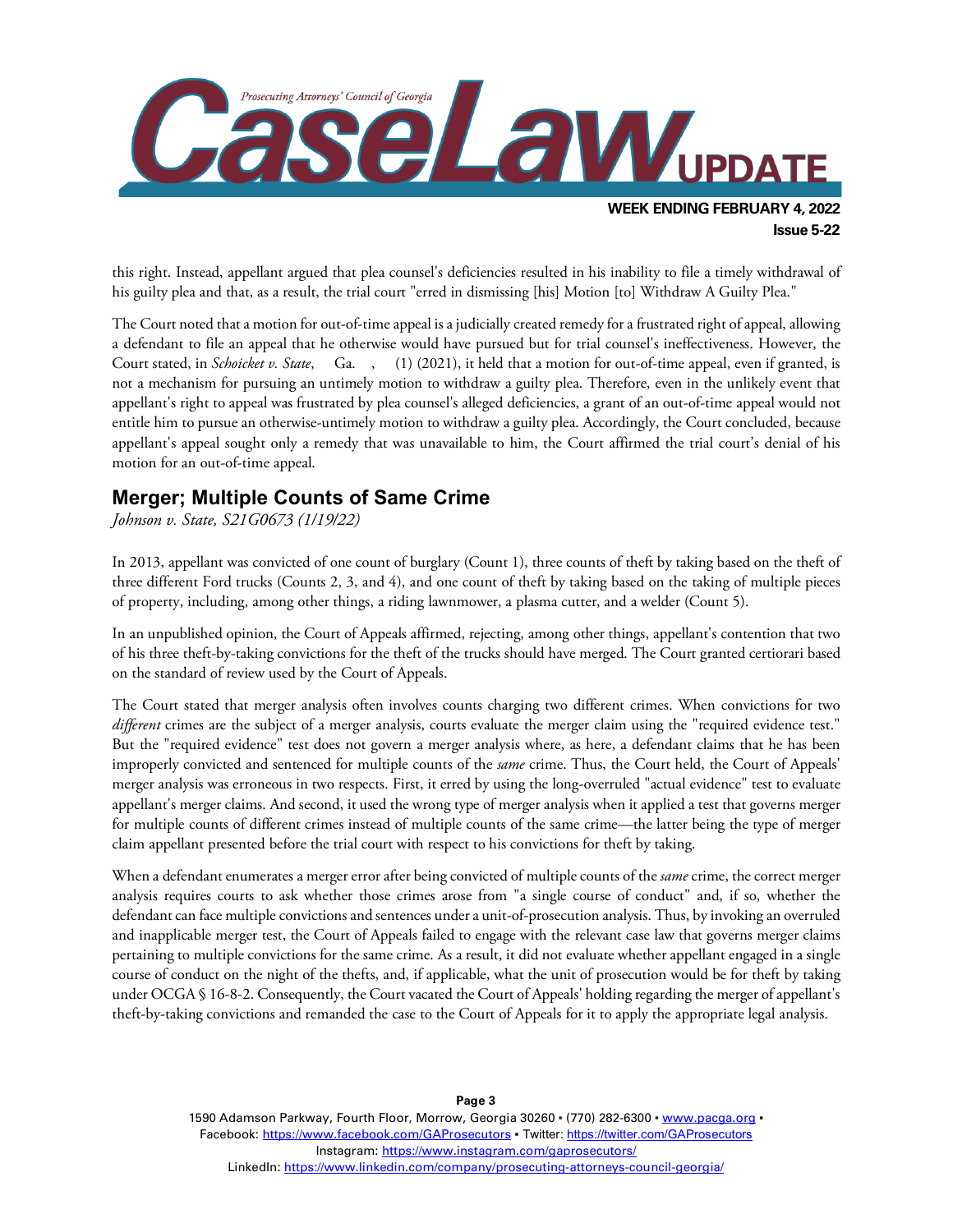

## **Search & Seizure; Prolonged Stops**

*McNeil v. State, A21A1600 (11/19/21)*

Appellant was indicted for VGCSA after drugs were found on his person during a traffic stop. The evidence, very briefly stated, showed that an officer stopped a vehicle for following too closely. The car had Florida plates, was a rental, and appellant the passenger. The officer spoke with the driver and asked for her driver's license and rental agreement. He also asked for appellant's driver's license. The officer noted appellant was very nervous. Four minutes into the stop, the officer told the driver he planned to issue her a warning. The driver stated that she had an organic soy candle-making company. The officer found her story suspicious because, in his experience with drug interdiction, he had become aware of people concealing drugs inside candles and then melting off the wax.

While speaking to the driver, the officer noticed appellant rummaging around inside the car. Approximately seven minutes into the stop, the officer questioned appellant. Following his questioning of appellant, the officer walked back over to the driver. At that point, it was approximately eight minutes into the traffic stop. The officer did not start writing out a warning to the driver or return the licenses and rental agreement. Instead, the sergeant asked the driver if he could see the candle wax. The driver agreed, opened the car trunk, and showed the sergeant a black plastic bag full of wax. The officer asked more questions and then asked for consent to search. The driver consented. When the officer asked appellant to get out of the vehicle, he complied. When appellant started reaching down, the officer told him to stop doing so and then patted him down for weapons. During the pat-down, the officer found a bulge at appellant's lower back. Appellant stated the bulge was a bag of marijuana, but it was a bag of heroin. Cocaine was then discovered in appellant's shoe.

Appellant did not challenge the validity of the stop. Instead, he argued that the trial court erred by finding that the officer did not impermissibly prolong it. Specifically, he contended that the officer unreasonably prolonged the traffic stop beyond the time that was necessary to complete the purpose of the stop without having a reasonable articulable suspicion of other illegal activity. The Court agreed.

The Court stated that it is well-established that officers may, without unreasonably prolonging a stop, ask the driver to step out of the vehicle; verify the driver's license, insurance, and registration; complete any paperwork connected with the citation or written warning; and determine if there are any outstanding warrants for the driver or the passengers. With regard to rental cars, examination of the rental agreements and any ensuing investigation are considered part of the traffic stop. While carrying out these tasks, an officer may ask the driver questions wholly unrelated to the traffic stop or otherwise engage in "small talk" with the driver, so long as the questioning does not prolong the stop beyond the time reasonably required to complete the purpose of the traffic stop.

And here, the Court found, the officer did not unreasonably prolong the traffic stop by asking the driver to step out of the sedan, verifying the licenses of the driver and appellant, checking to see that there were no outstanding warrants for the driver and appellant, and reviewing the rental agreement. Nor did the officer unreasonably prolong the traffic stop by asking the driver and appellant questions unrelated to the traffic violation when carrying out those tasks. But after completing those tasks and identifying no outstanding warrants or issues with the licenses or rental agreement, the only remaining task for the officer to carry out was to issue the written warning for following too closely. Yet, approximately eight minutes into the traffic stop, instead of issuing a written warning and allowing the driver and appellant to leave, the officer walked over to the driver after speaking with appellant and continued to extensively question her about her candle business. Thus, the Court found, the officer unreasonably prolonged the stop in violation of the Fourth Amendment.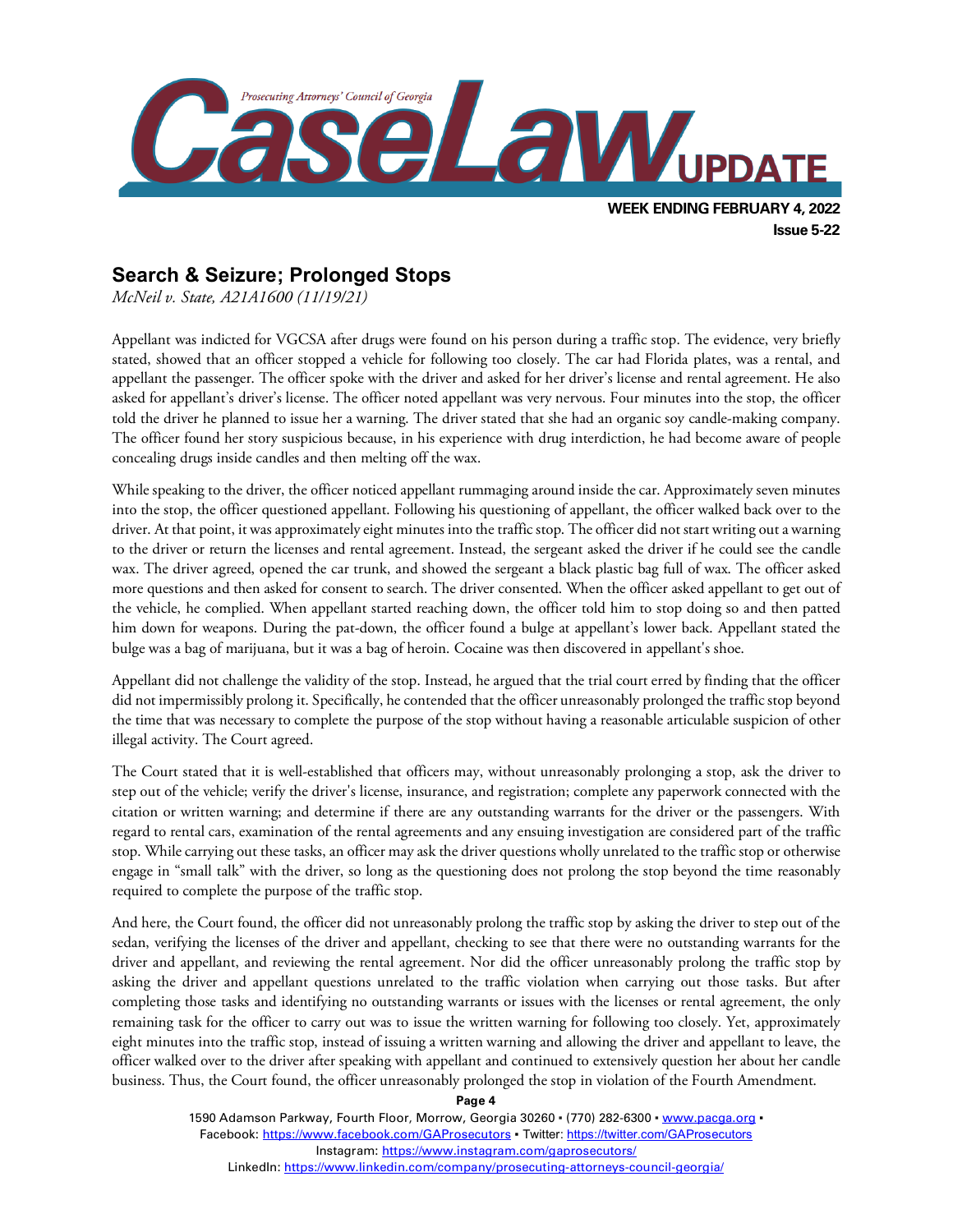

### **Sufficiency of the Evidence; Possession by a Convicted Felon**

*Lee v. State, A21A1230 (12/17/21)*

Appellant was convicted of possessing a firearm as a convicted felon. He contended that the evidence was insufficient to support his conviction. The Court agreed.

Briefly stated, the evidence showed that an anonymous citizen contacted the chief of police in reference to an online comment about "bad" law enforcement officers needing to be "shot," which was made by appellant's Facebook account. The chief then viewed several images from appellant's account (which was public) and noticed a photograph of appellant holding a firearm, though he could not tell when the image was posted or taken. The chief confirmed appellant was a convicted felon "through a GCIC check," and then located appellant at his girlfriend's residence where he lived part time. When officers arrived at the girlfriend's residence, appellant exited the home onto the front porch and was immediately arrested for terroristic threats based on his Facebook comments. Appellant was then handcuffed and placed in the back of a patrol car while the chief and other officers searched the girlfriend's home for a gun. Before doing so, the chief asked appellant's girlfriend—based on the images uploaded to appellant's Facebook account—if there were any guns in the home. She said yes and asked her son to retrieve it from the bedroom. However, it was not located there and eventually, a .22 caliber was located in the main living area of the house.

Appellant was then read his *Miranda* rights, and he proceeded to voluntarily speak with the chief, saying that he acquired the rifle for his girlfriend's son and did so by trading a small dirt bike. His girlfriend confirmed that the gun was acquired from appellant's family, and that her oldest son used it as a hunting rifle. She also testified that appellant did not personally go to pick up the gun from his family, but rather she and her son did.

The Court found that there was no evidence appellant actually or constructively possessed the .22 caliber rifle at issue. The Facebook photos of appellant allegedly holding a firearm were not admitted into evidence, and the chief testified that he could not say when the photographs were taken or posted—i.e., he did not know if they depicted appellant possessing a firearm prior to or after his felony conviction. As a result, the jury could not infer from the chief's testimony regarding these photographs that appellant actually or constructively possessed a firearm as a convicted felon. Additionally, the rifle was spotted in the main living area of the home after the chief and appellant's girlfriend traveled through the same area to reach the bedroom, where she could not locate the firearm; and before going back inside the home, appellant's girlfriend asked her son to retrieve the firearm. It is reasonable to conclude, then, that the son retrieved the gun while the girlfriend and the chief were looking for it in the bedroom (though she testified the gun was typically kept in the laundry room), during which time appellant was already handcuffed and sitting outside in a patrol car. And the Court disagreed that appellant "confessed." Instead, the Court found that the chief merely testified that appellant said he acquired the firearm for his girlfriend's son by trading a dirt bike for it. The chief did not say appellant confessed to transporting the gun. Similarly, appellant's girlfriend testified that appellant facilitated the acquisition of the firearm (which belonged to and was used by her son), but she was the one to pick it up.

As a result, the Court concluded, even viewing the foregoing in the light most favorable to the jury's verdict, there was no evidence that appellant actually or constructively possessed the firearm so as to sustain a conviction for possession of a firearm as a convicted felon. Indeed, a finding of constructive possession must be based upon some connection between the defendant and the contraband other than spatial proximity, and evidence of mere presence at the scene of the crime, and nothing more to show participation of a defendant in the illegal act, is insufficient to support a conviction. And here,